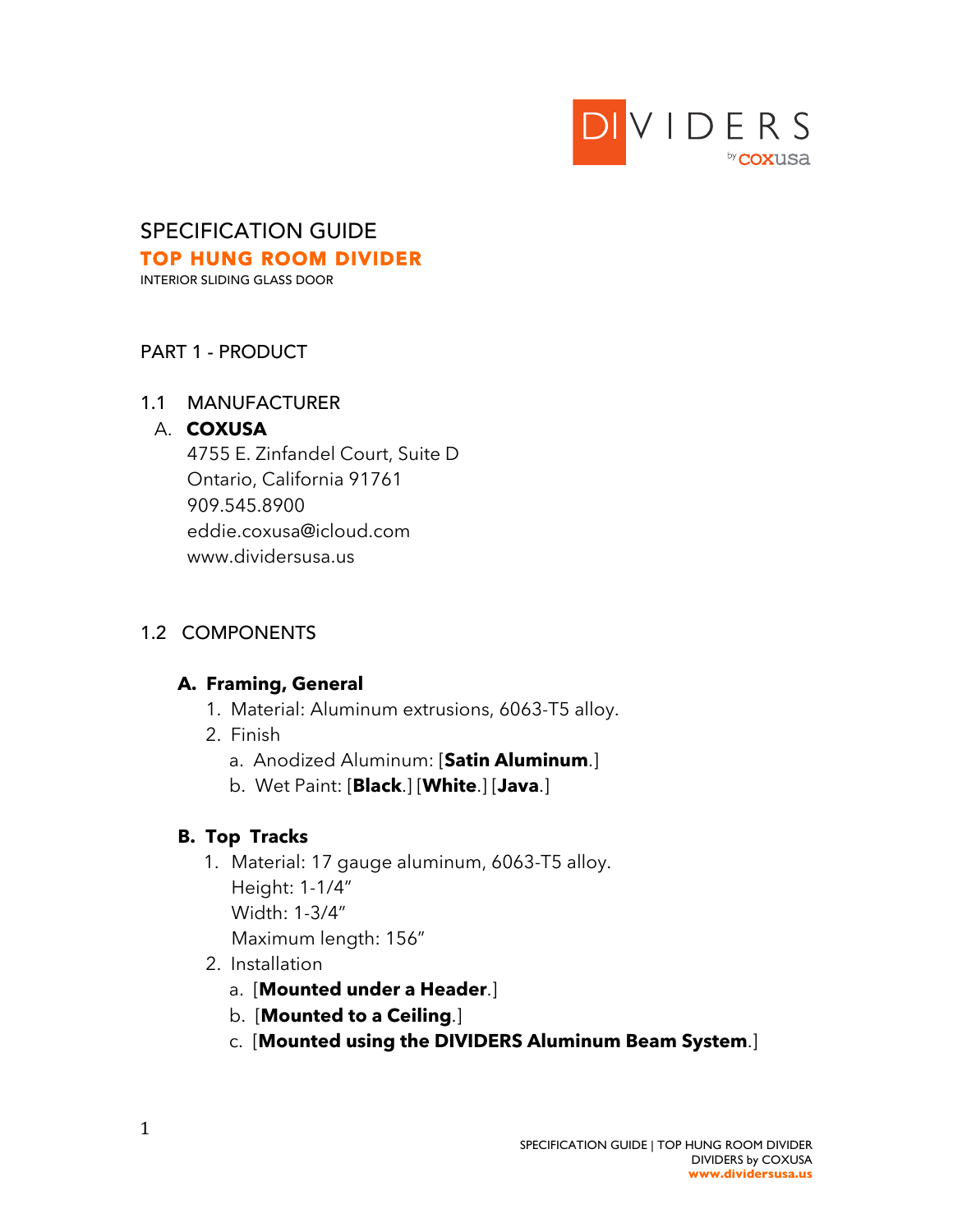

- 3. Channel: [**Single**.] [**Double**.] [**Triple**.]
- 4. Panel: [**Single**.] [**Double**.] [**Triple**.]
- 5. Finish
	- a. Anodized Aluminum: [**Satin Aluminum**.]
	- b. Wet Paint: [**Black**.] [**White**.] [**Java**.]

## **C. Bottom Tracks**

1. **No floor tracks required.**

## **D. Doors**

- 1. Stiles and Rails
	- a. **Vertical stiles**

Material: 17 gauge aluminum, 6063-T5 alloy. Height: 1-1/2" Width: 1-5/16"

Maximum length: 193"

# b. **Horizontal rails** (**Top and Bottom**)

Material: 17 gauge aluminum, 6063-T5 alloy. Height: 1-5/8" Width: 1-5/16" Maximum length: [**143" Top Rail**.] [**156" Bottom Rail**.]

- c. **Maximum panel weight**: 180 lb.
- 2. Fascia

Material: 17 gauge aluminum, 6063-T5 alloy. Height: 2-3/4" Maximum length: 156"

# 3. Mullions

- a. H-Bar: Glazed-in aluminum bars. [**1.5 inch**] sight line.
- b. Plant-On Strips: [**1 inch**] sight line.
	- 1. [**Single-Sided**] décor strips with adhesive backing.
	- 2. [**Double-Sided**] décor strips with adhesive backing.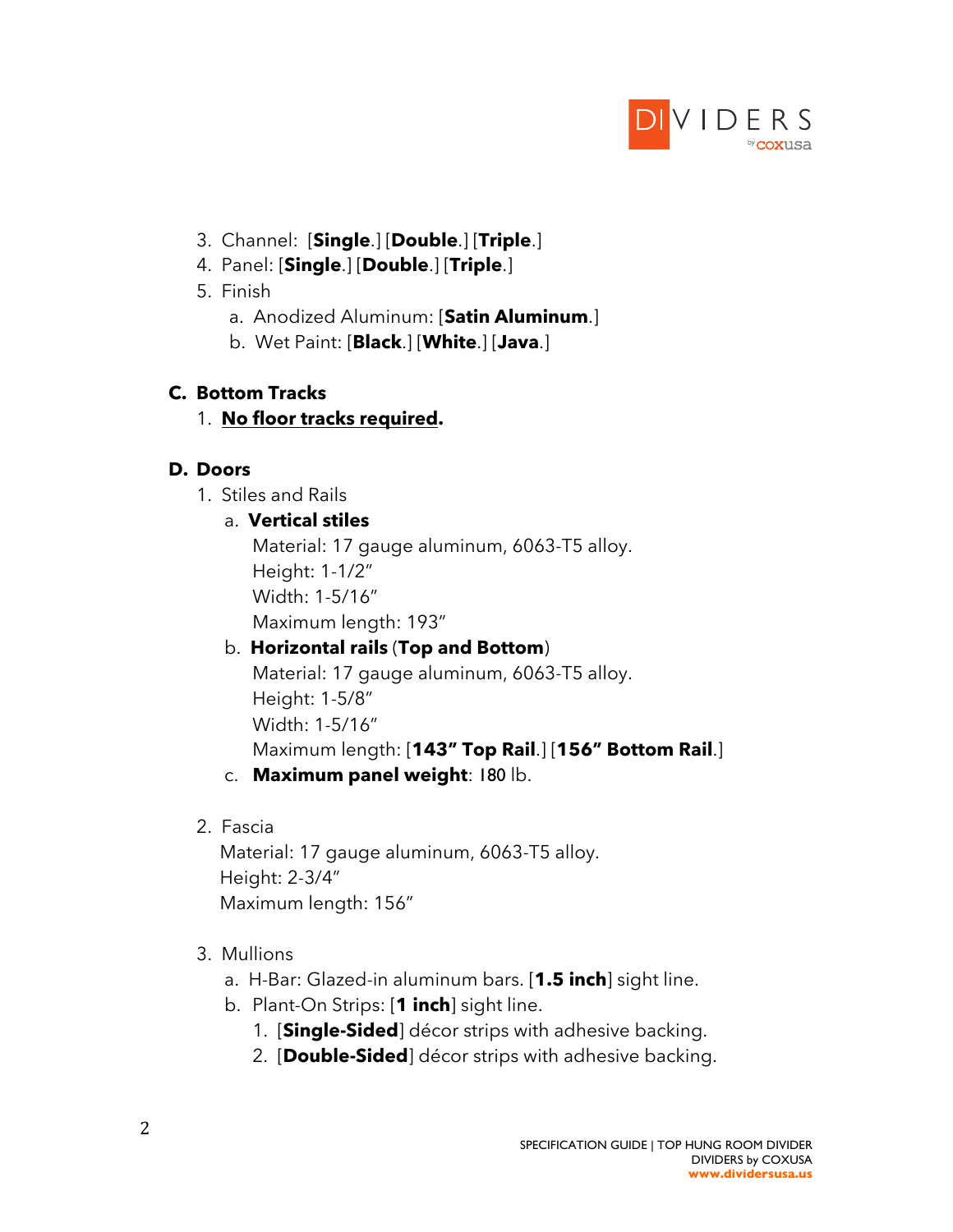

- 4. Spacer Block Material: Delrin DS100 NC000, injection molded part. Color: Black Dimensions: 1-1/2" x 1-5/8", ¼" thick.
- 5. End Cap Assembly Material: 17 gauge aluminum, 6063-T5 alloy. Dimensions: [**2-3/16" x 2-3/4"**] [**2-1/2" x 2-3/4"**] [**2-11/16" x 2-3/4"**] Thickness: 1/4"

### **E. Aluminum Beam System**

- 1. Horizontal Beam System: [**2" x 4"**] [**2" x 6"**] [**4" x 4"**] [**4" x 6"**]
- 2. Vertical Beam System: [**2" x 4"**] [**4" x 4"**] [**4" x 6"**] [**6" x 6"**]
- 3. Finish
	- a. Anodized Aluminum: [**Satin Aluminum**.]
	- b. Wet Paint: [**Black**.] [**White**.] [**Java**.]
- 4. Gauge: [**14** for [2" x 4"] [4" x 4"]] [**11** for [2" x 6"] [4" x 6"] [6" x 6"]]

## **F. Glass**

- 1. Monolithic Glass: 3mm thick with safety film backing. a. Back-Painting: [**White**.] [**Black**.]
- 2. Laminated Glass a. [**White**] laminated glass, 6mm thick with opaque interlayer.
- 3. Mirror: Mirror with safety film backing.
- 4. Monolithic Tempered Glass: [3mm 6mm]
	- a. Any tempered glass with glazing patterns [**acid-etched**] [**frosted**] [**linen**].

## **1.3 HARDWARE**

 A. Taped-On Handle Material: 17 gauge aluminum, 6063-T5 alloy. Dimensions: 1" x 3"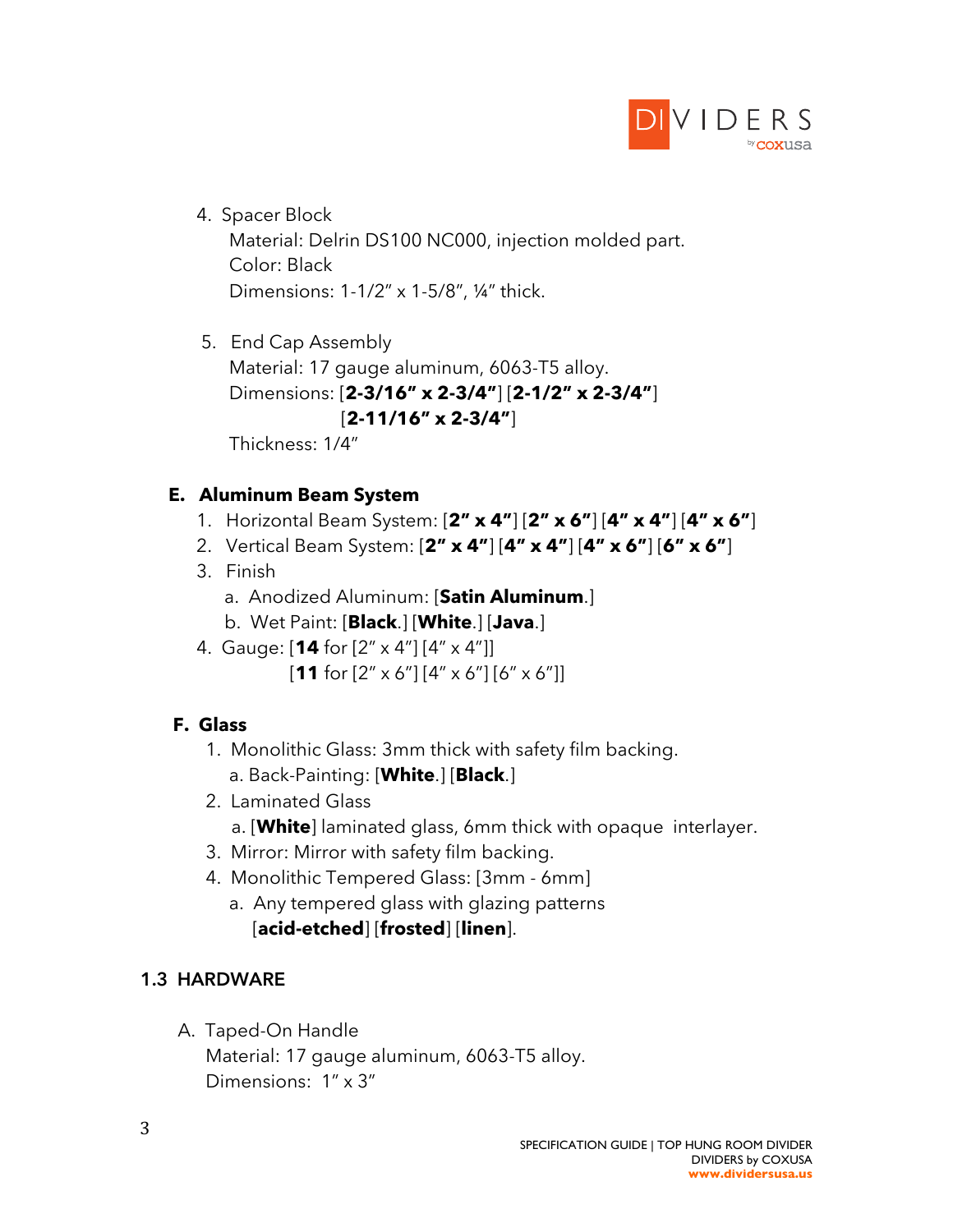

#### B. Latches and Pulls [**Privacy**.] [**Passage**.]

1. **Over Glass Latch (H-479)**

Material: Polycarbonate with monofilament line. Dimensions: 7/8" x 2-3/4"

- 2. **Recessed Pocket Door Edge Pull (H-485)** Material: Polycarbonate housing with Zinc AG40A lever pull. Dimensions: 3/4" x 2-5/8
- 3. **In-Stile Latch (H-481)** Material: Polycarbonate with monofilament line. Dimensions: 1-1/8" x 3"

# 4. **Recessed Stile Pull (H-514)** Material: Polycarbonate.

Dimensions: 7/8" x 2-5/8"

#### C. Top Roller Assembly

Each top roller system consists of 2 top rollers with 4 nylon wheels with ball bearing axles. Roller assembly features an anti-jump design that provides a ¾" vertical adjustability.

#### D. Floor Mounted Guide

Material: Stamped metal roller assembly using 15-gauge zinc plated steel with [**two roller bearings**] [**4 roller bearings**] over-molded with rubber.

Installation: Attached to the [**floor**.] [**wall**.] [**aluminum stile**.]

Application: [**1panel system**.] [**2 panel system**.] [**3 panel system**.]

[**4 panel system**.] [**5 panel system**.] [**6 panel system**.]

E. Track Stop

# **1.4 FABRICATION AND ASSEMBLY**

- A. Door Design
	- 1. 2-Lite: Divided horizontally into 2 lights.
	- 2. 3-Lite: Divided horizontally into 3 lights.
	- 3. 4 Lite: Divided horizontally into 4 lights.
	- 4. 5 Lite: Divided horizontally into 5 lights.